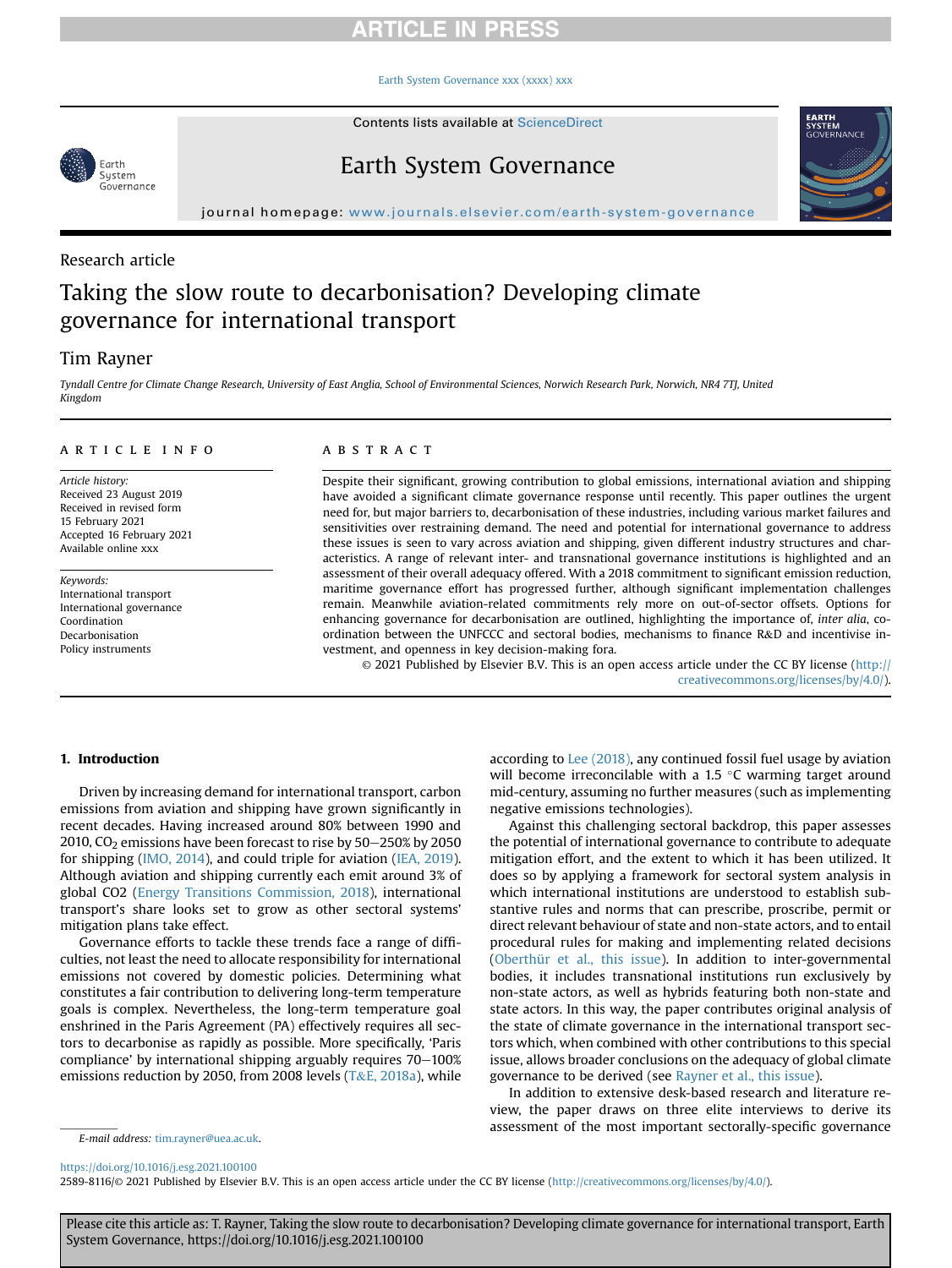needs, and inform its judgement regarding the extent to which they are met by existing arrangements. Research for this paper was conducted primarily in 2018-19, and associated judgments regarding adequacy of 'governance supply' largely reflect the state of affairs as of that period.

The paper is structured as follows. In section [2](#page-1-0), sectoral transformation challenges and related governance needs are set out, highlighting what needs to change to deliver decarbonisation, and key barriers to those changes. The potential benefits, in principle, of international cooperation are set out. Potentially relevant institutions/initiatives are outlined in section [3,](#page-3-0) followed by an assessment of the extent to which, in combination, they fulfil key governance functions (section [4](#page-5-0)). Potential options to improve the adequacy of governance are then sketched (section [5](#page-7-0)), before conclusions are offered (section [6\)](#page-9-0).

## <span id="page-1-0"></span>2. Transformation challenges and governance needs

In setting out various potential means of decarbonisation, and challenges they face, this section distinguishes between technology (including alternative fuels) and operational/demand-side aspects. Mitigation potentials vary significantly: while shipping has various effective short-to medium-term options available, aviation does not (making off-setting or emissions trading attractive propositions). In exploring barriers to decarbonisation, the section pays particular attention to respective industry structures and how these relate to wider economic and societal trends. The potential benefits, in principle, of international cooperation in addressing these barriers and challenges, are then set out.

### <span id="page-1-1"></span>2.1. Means of decarbonisation

For international shipping, near-full decarbonisation as early as 2035 is widely considered technically possible, through the maximum deployment of currently known technologies [\(ITF, 2018\)](#page-10-7). For short distances, concepts and prototypes exist for electric and hydrogen fuel cell-powered vessels. Over longer distances, biofuels, renewable hydrogen and other hydrogen-derived fuels such as ammonia are being considered. Liquefied natural gas (LNG) use can reduce current emissions intensity, but a fleet-wide switch would risk further carbon lock-in and deliver insufficient decarbonisation ([Bows-Larkin, 2015\)](#page-9-1). Although experience is limited, and wider sustainability concerns from their production endure, biofuels (preferably second and third generation) have been considered the most viable alternative for replacing, or blending with, the heavy fuel oil commonly used to power ships [\(IMO, 2015](#page-10-8)). Pending greater clarity regarding which systems will dominate shipping's low-carbon transition, it is likely that different niche opportunities will be exploited by different actors.

Decarbonising international shipping is increasingly recognised as requiring cross-sectoral effort [\(UMAS and ETC, 2019\)](#page-10-9). Since fossil fuels constitute around 40% of seaborne cargo [\(Sharmina et al.,](#page-10-10) [2017\)](#page-10-10), growth of renewable electricity and bioenergy use in other sectors could reduce demand for shipping significantly. Significantly, decarbonisation of electricity supply is also necessary for the sustainable manufacture of alternative fuels, notably hydrogen and ammonia. Operationally, ports can contribute by providing, interalia, power, charging systems and bunkering for alternative fuels. To allow emissions to peak and decline sooner, 'slow steaming' (speed limits) could reduce emissions by around a third with little economic impact on long-distance exporters [\(CE Delft, 2017\)](#page-10-11).

Overall, successful mitigation requires consideration of the interdependencies between ship speed, level and pattern of demand for services, and the extent and rate of innovation in propulsion technology [\(Walsh et al., 2017](#page-10-12)). Given relatively slow rates of (adoption of) technological innovation, 'it is difficult to foresee how deep decarbonisation can be achieved without an immediate, fleetwide speed reduction' [\(Walsh et al., 2017:](#page-10-12) 32).

For (international) aviation, while cost considerations have long driven efficiency gains, opportunities for further technological improvements are scarce, at least in the short term. The industry's own targets (see section [3.2](#page-4-0) below) imply on-going technological developments offering a  $1-2\%$  annual efficiency improvement. More fundamental innovations could halve fuel intensity, but require fleet renewal (which, with aircraft life averaging 30 years, is slow). Currently, 'drop-in' sustainable aviation fuel (SAF) (comprising either biofuel or synthetic fuel) is more practicable. According to the [IEA \(2017a\),](#page-10-13) achievement of its 2030 Sustainable Development Scenario would require tripling use of sustainable biofuels. While commercial short-distance hybrid-electric flight is a near-term prospect, fuller electrification requires significant advances in battery technology (Schäfer et al., 2019). Latterly, hopes have been raised that use of hydrogen fuel cells can achieve 75-90% emission reductions from short-medium distance flights ([Clean Sky 2 JU, 2020](#page-10-15)).

In operational terms, efficiency-optimised routing has some potential ([Larsson et al., 2019\)](#page-10-16). Much more could be achieved through demand management, especially as nearly 90% of aviation emissions are from (often highly discretionary) passenger traffic. High-speed rail's potential as an alternative mode is limited, however, since around 80% of all aviation emissions are from flights over 1500 km ([ATAG, 2014](#page-9-2)). Improved videoconferencing has potential, but raising ticket prices may be the most effective demand management instrument.

Although more challenging than shipping, recent analyses have suggested that aviation decarbonisation by 2050 is technically feasible, and that prospects are maximised by pursuing some combination of electrical (or hydrogen) propulsion, demand reduction, and limited (temporary) offsetting, with increased use of SAF in the meantime ([Energy Transitions Commission, 2018](#page-10-2); [Cames](#page-9-3) [et al., 2015:](#page-9-3) 41).

#### 2.2. Barriers to decarbonisation

Of the two, the simpler industrial structure of aviation  $-$  two dominant manufacturers and a few key airlines  $-$  is more conducive, in principle, to decarbonisation. For shipping, multiple builders, financers, owners, operators, shippers, charterers and end-users complicate the regulatory landscape ([Bows-Larkin,](#page-9-1) [2015\)](#page-9-1). Arguably, shipping's low public profile has shielded it from public pressure. Globalisation has driven emissions growth in both sectors. Between 1970 and 2013, total international seaborne cargo rose from 2.6 to 9.5 bn. tonnes [\(Gençsü and Hino, 2015\)](#page-10-17), and subsequent growth rates have continued to exceed global GDP increase ([DNV GL, 2019\)](#page-10-18). Meanwhile, burgeoning global tourism has driven rapid growth in air travel [\(Piera, 2015\)](#page-10-19).

With shipping, a complex set of organisational/structural, behavioural, market and non-market barriers to decarbonisation exists ([ITF, 2018](#page-10-7)). The fundamental market failure, split incentives between ship owners and hirers (the 'landlord-tenant' problem), limits owners' motivation to invest in solutions benefiting others. Non-market barriers include the diversity of ship class and size, the markets and trade routes served and (non-)access to capital. For their part, investors tend to be risk averse, while many banks have reduced their ship financing commitments, restricting access to capital and credit necessary for technology retrofits ([Gençsü and](#page-10-17) [Hino, 2015\)](#page-10-17). While increased uptake of innovative technologies can bring capital costs down, perceived technical risk can further increase such cost. Significant rates of fleet turnover and/or retrofitting are necessary ([Walsh et al., 2017](#page-10-12)). Moreover, widespread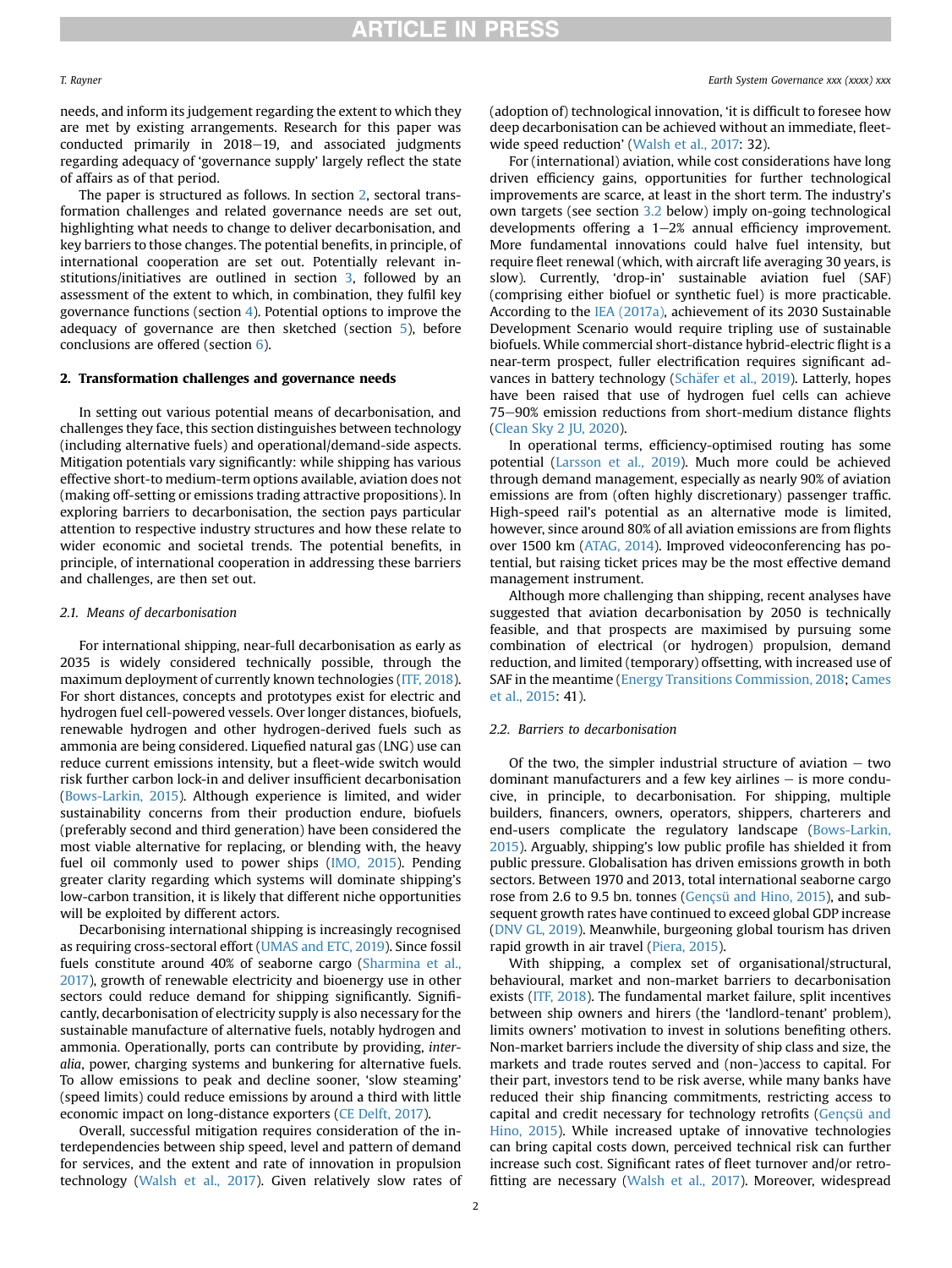uptake and correct operation of new technology requires extensive demonstration and knowledge exchange. Lack of reliable costrelated information deters ship owners ([Gençsü and Hino, 2015](#page-10-17)).

Shipping R&D, particularly for initial proofs-of-concept, has been chronically under-funded, with neither firms nor governments (for the most part) stepping up (Smith, interview). Incentives to fund risky technological R&D unilaterally on the world's behalf are not clear.

Halving international shipping's GHG emissions by 2050 may require \$1 trillion of capital investment, the overwhelming majority of which would be devoted to land-based infrastructure, including fuel production and storage facilities ([UMAS and ETC,](#page-10-9) [2019\)](#page-10-9). This implies that the necessary effort can be shared to some extent with other sectors, including land-based transport, but also that low-carbon electricity to power fuel production processes must be abundant and affordable. Regarding biofuels, the [IEA](#page-10-13) [\(2017a\)](#page-10-13) has reported that current supply only covers about 15% of the total demand. The potential of advanced biofuels ultimately depends on a number of factors, including the global availability of sustainable feedstock.

Operationally, acceptability of slow steaming may depend on steps to maintain freight flows through increases in ship size or number, and potentially some form of compensation if supply chains cannot be suitably adapted ([Walsh et al., 2017\)](#page-10-12).

While the simpler industry structure of aviation is more conducive to regulating for decarbonisation, significant commercial, technological and cultural barriers exist here too. For example, complete decarbonisation of air transport could require 30–60% of the total global sustainable biofuels supply [\(Victor et al., 2019\)](#page-10-20) against strong competition from other uses (including shipping). But with costs around three times those of conventional fuel, and uncertain market demand, SAF production has been sluggish [\(IEA,](#page-10-13) [2017a\)](#page-10-13), constituting just 0.1% of fuel used ([IEA, 2019\)](#page-10-1). Mandating of its use by one airport may cause re-routing. As with shipping, wider social and environmental impacts of biofuel production provoke great concern, particularly if cost considerations and lack of scalable alternatives lead to reliance on palm oil, for example. As with many low-carbon alternative fuels for shipping, SAF production at scale requires abundant supplies of affordable, low-carbon electricity. Although the industry favours off-setting measures, here too uncertainty looms over long-term availability, integrity and/or cost of credits, particularly in view of demand from other sectors [\(Gençsü and Hino, 2015](#page-10-17)). Aviation demand management is a sensitive issue.

Regulatory uncertainty and inconsistency, and lack of demand for alternatives are commonly highlighted as critical barriers to decarbonisation by both aviation and shipping industries (on the latter, see e.g. [Shell and Deloitte, 2020](#page-10-21), on the former [Victor et al.,](#page-10-20) [2019\)](#page-10-20). For both sectors, the incentive to reduce fuel use, or develop and switch to alternatives, is significantly undermined by the absence of taxation of aviation and shipping fuels (for reasons outlined below).

Lobbying weight of incumbent players represents a further, rather formidable institutional and political challenge for both shipping and aviation. Shipping trade associations, in particular the International Chamber of Shipping (representing over 80% of the global merchant fleet), while ostensibly accepting the need to deliver a 'fair share' of emissions reduction ([Platten, 2019\)](#page-10-22), insist that policy instruments must not inhibit development. Large developing or emerging countries have also tended to resist ambitious target-setting (as do developed countries such as Japan. For its part, the International Air Transport Association (IATA) has promoted relatively limited kinds of change  $-$  particularly offsetting - to pre-empt more fundamental, costly interventions ([Peeters et al., 2016\)](#page-10-23).

#### 2.3. The promise and potential of international cooperation

Since the vast majority of aviation and shipping activity takes place across national borders, $1$  international-level action is essential to effective governance of decarbonisation. Imposition of stricter requirements on ships in one state's registry, for example, may simply prompt owners to re-register (or build) elsewhere, using 'flags of convenience'. International shipping decarbonisation is arguably most effectively steered by a combination of global and port-state-level measures ([Bows-Larkin, 2015](#page-9-1); [ITF, 2018](#page-10-7)).<sup>[2](#page-2-1)</sup> Strong global competition also necessitates international cooperation regarding aviation, to overcome the aforementioned disincentives to unilateral action by e.g. airlines or airports ([Victor et al., 2019\)](#page-10-20). For both shipping and aviation, adequately addressing the regulatory uncertainty, inconsistency and lack of demand that impede the scaling up of alternative fuels requires international, cross-sectoral action. International cooperation is also required to underpin the integrity and effectiveness of any off-setting or carbon trading schemes.

The introductory article of this special issue ([Oberthür et al., this](#page-10-5) [issue](#page-10-5)) sets out five general functions that international institutions can in principle perform, contributing to effective decarbonisation (summarised in [Table 1](#page-3-1)). In the following, the importance of these functions to decarbonisation of international transport is identified, highlighting international institutions' theoretical potential to overcome the barriers and challenges discussed above.

Issues related to research and development (R&D) are covered under both 'means of implementation' and 'knowledge and learning' functions. This is because R&D requires both finance (potentially involving government subsidy), and also a degree of collaboration in conducting it, and demonstrating any resulting innovations.

#### 2.3.1. Guidance and signal

Given their high projected growth  $-$  potentially taking up as much as 40% of a global  $2^{\circ}$ C carbon budget by mid-century ([Cames](#page-9-3) [et al., 2015\)](#page-9-3) - there is a significant need for a global-level signal of roughly what level of emissions constitutes international transport's 'fair share' in achieving the PA's long-term goal. Furthermore, a clear definition of (net) zero carbon needs to be signalled, clarifying for example that alternative fuel production processes should be fossil-free, and that indirect emissions from biofuels need accounting for.

#### 2.3.2. Setting rules to facilitate collective action

There is also a significant need to incentivise and facilitate international-scale action through regulation. Emission limits could be implemented internationally by market-based instruments or more direct technological regulation  $-$  or some combination thereof. International agreement to tax aviation and shipping fuel (potentially with revenues recycled to support R&D), or otherwise stimulate market demand for alternatives, could greatly facilitate collective action. As means of managing demand, price-signals of this kind are more feasible than other theoretical measures, such as international moratoriums on airport expansion.

New technologies will likely require new standards, agreed upon by global certifying institutions and classification companies. Requiring verified vessel efficiency ratings may incentivise

<span id="page-2-0"></span> $1$  Domestic flights make up around 35% of total emissions from aviation. These are covered under Nationally Determined Contributions (NDCs) [\(Fleming and](#page-10-24) [Ziegler 2016](#page-10-24)).

<span id="page-2-1"></span> $2$  Port State refers to countries of entry, with whose laws visiting ships must comply when in port.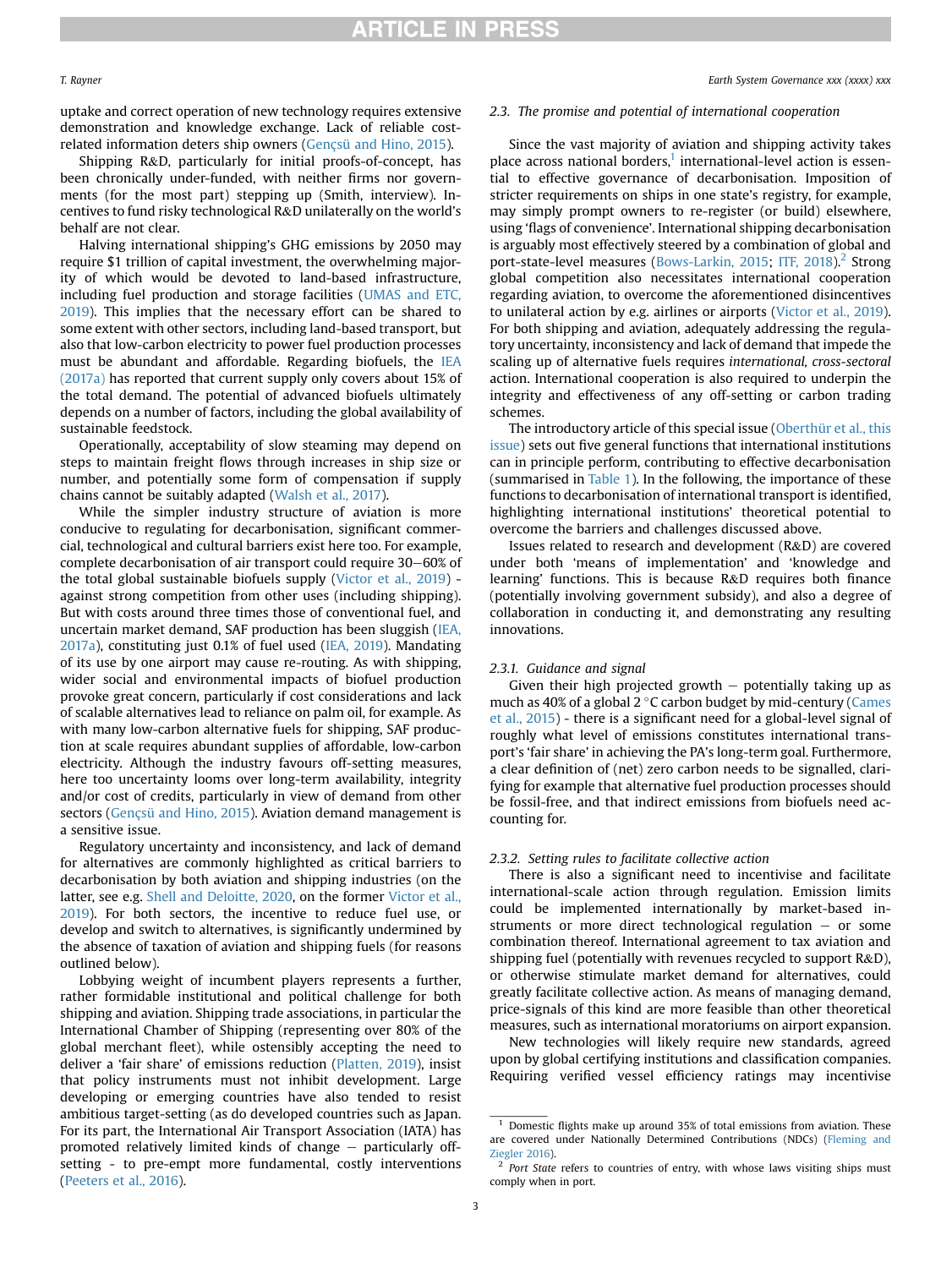# **RTICLE IN PRESS**

#### <span id="page-3-1"></span>Table 1

Overview of main functions of international governance institutions.

| <u>overview of main ranchons of international governance institutions.</u> |                                                                                                                                       |                                                                                                                                                            |  |  |  |  |  |
|----------------------------------------------------------------------------|---------------------------------------------------------------------------------------------------------------------------------------|------------------------------------------------------------------------------------------------------------------------------------------------------------|--|--|--|--|--|
| <b>Functions</b>                                                           | Key features                                                                                                                          | Main added value                                                                                                                                           |  |  |  |  |  |
| Guidance & Signal                                                          | • Results from overall agreement, including<br>targets/objectives                                                                     | • Aligns actors across countries                                                                                                                           |  |  |  |  |  |
| <b>Setting Rules</b>                                                       | • Various forms of obligations and standards<br><b>Transparency &amp; Accountability •</b> Reporting, review/verification, compliance | • Enables action by addressing interdependence $\&$ competitiveness concerns<br>• Contributes to effective reciprocity and implementation and mutual trust |  |  |  |  |  |
| <b>Means of Implementation</b>                                             | (North-South)                                                                                                                         | • Capacity building, technology transfer and finance • Facilitates pooling of donors/investors' resources and reducing transaction costs                   |  |  |  |  |  |
| Knowledge & Learning                                                       | • Generation and collective appraisal of<br>information/knowledge                                                                     | • Improved and shared understanding (authoritative knowledge)                                                                                              |  |  |  |  |  |
|                                                                            | • Science and policy learning                                                                                                         | • Improved policies (learning)                                                                                                                             |  |  |  |  |  |

Source: [Oberthür et al](#page-10-5). a (this issue).

installation of new technologies by enhancing resale value. Niches for alternative fuels for both shipping and aviation could be more easily established through coordination of national mandates for particular blends, and coordination of requirements for their use by ports and airports either within a regional zone, or on key long-haul routes ([Victor et al., 2019](#page-10-20)). Inter-governmental coordination could remove the risk of aircraft re-routing. International rules ensuring that any offset schemes and/or production of alternative fuels adhere to high quality and sustainability standards are critical to achieve full lifecycle emission reductions and avoid side-effects.

Acceptable, successful international agreements require consideration of distributional equity, potentially through slower phasing-in of some measures for certain actors, or substantial finance and technology transfer (see also 'means of implementation' below). Compensating developing countries for any harm suffered is widely recognised as critical to the acceptability of instruments like carbon taxation ([IMF, 2011\)](#page-10-25).

### 2.3.3. Transparency and accountability

To the extent that regulation is introduced, adequate implementation would require appropriate transparency (monitoring and verification) and accountability (enforcement). A degree of transparency over distances and fuel use is also required before transport-related rules can be set, in order to judge appropriate policy targets.

In order to assess progress toward global goals, industry-wide (international) efforts are needed to ensure transparency, for example on alternative fuel use and associated emissions over the full lifecycle. Transparency over industry performance also empowers civil society to pressure identifiable laggards. Effective international carbon trading also relies on preventing multiple entities claiming the same emission reduction ('double counting').

# 2.3.4. Means of implementation (Capacity building, technology and finance)

In shipping, both state and private sector actions can improve availability and cost of capital, incentivising innovation and overcoming the 'landlord-tenant' problem. The scale and effectiveness of action will increase with international coordination. In addition, developing countries have a particular need to access financial resources and technology. A proportion of revenues from global carbon pricing could in principle be earmarked to this purpose, and/or to R&D [\(ITF, 2018\)](#page-10-7) (see also 'knowledge and learning', below).

Chronic underfunding of R&D, including for advanced biofuels ([IMO, 2017](#page-10-26)a & b), suggests the need for international governance, for example to marshal effort towards particular technological roadmaps. Mobilising the effort to decarbonise shipping, in particular its associated energy value chains, requires collaboration and deliberate collective action involving not just maritime, but also energy, infrastructure and finance sectors, supported by

governments and intergovernmental organisations.

For aviation too, scaling up advanced biofuels is a key crosssectoral R&D challenge. The scale of policy, technological, and supply-chain support necessary for bio-jet fuel development may match levels that were required to establish conventional biofuels for road transport in the U.S. and Brazil [\(IRENA, 2017\)](#page-10-27). Industry has therefore called for global subsidies as well as extension - even diversion - of existing national-level support for road transport to aviation. International coordination would make this more effective. This also applies to electrification, where government support for R&D could be combined with increased public procurement ([Victor et al., 2019\)](#page-10-20).

There is also a significant need to build institutional capacity in developing and emerging countries, where aviation growth is highest [\(Piera, 2015](#page-10-19)) to implement mitigation initiatives. This might, inter alia, enable more effective participation in marketbased mechanisms.

## 2.3.5. Knowledge and learning

For shipping, international-level measures can help overcome lack of reliable information on costs, correct operation and potential savings from specific operational measures or available technological solutions. Demonstration of low- or zero-carbon technologies (including fuels) is a key R&D challenge ([IEA, 2017b:](#page-10-28) 91) that could benefit from international coordination.

Aviation breakthroughs are also likely to require joint R&D, involving airlines, governments and other stakeholders. Internationally coordinated public sector involvement is desirable, due to industry concerns over commercial confidentiality (Piera, interview).

Also related to learning, there is a need to sensitise actors in rapidly developing and emerging economies, where growth rates are highest, to the significance of climate change and potential cobenefits from aviation mitigation policies.

#### 2.3.6. Summary

As summarised in [Table 2](#page-4-1), guidance and signal, rules to facilitate collective action, and transparency and accountability may be regarded as of particularly high importance to both shipping and aviation. So too is ensuring adequate means of implementation, including R&D support. It should be noted, however, that according high priority to this last aspect (particularly concerning aviation) entails a judgment that political unacceptability of demand management policies (and certainly the international coordination thereof) means the search for technical solutions, rather than behavioural, should remain the primary focus.

## <span id="page-3-0"></span>3. The governance landscape

Based on a screening of existing databases of international climate-related institutions (Rayner et al.,  $2018: 15-18$ ), further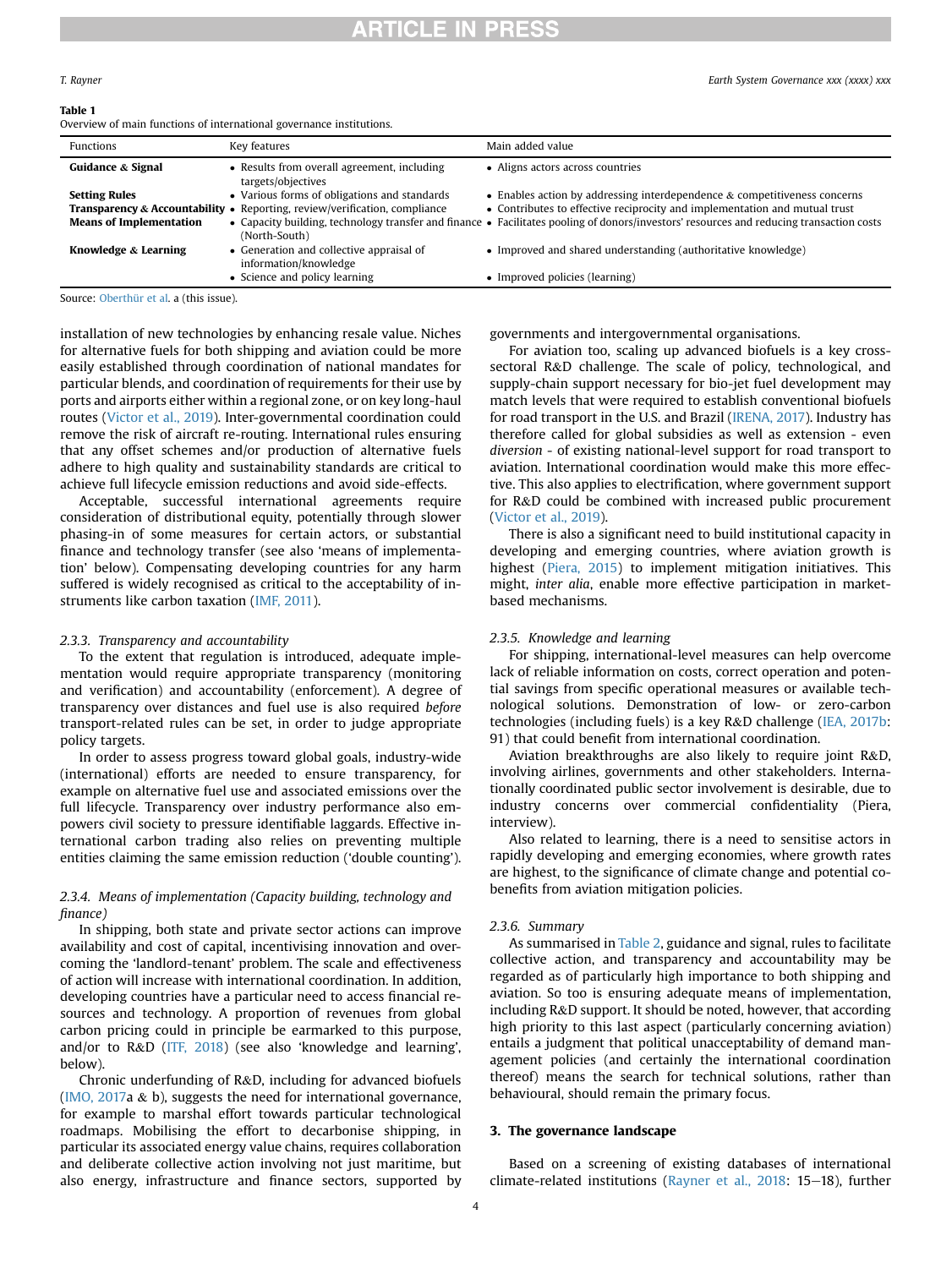# **RTICLE IN PRESS**

T. Rayner Earth System Governance xxx (xxxx) xxx

#### <span id="page-4-1"></span>Table 2

Type and strength of international governance needs and in-principle contribution by international institutions.

| Importance                | Guidance and<br>Signal                                              | <b>Setting Rules</b>                                                                                                                                                                                                                                                                                                                                                                | Transparency and<br>Accountability                                                           | Means of implementation                                                                                                                                                                                                                                                                             | Knowledge and Learning                                                                                                                                                                                                                                                                                                                                  |  |
|---------------------------|---------------------------------------------------------------------|-------------------------------------------------------------------------------------------------------------------------------------------------------------------------------------------------------------------------------------------------------------------------------------------------------------------------------------------------------------------------------------|----------------------------------------------------------------------------------------------|-----------------------------------------------------------------------------------------------------------------------------------------------------------------------------------------------------------------------------------------------------------------------------------------------------|---------------------------------------------------------------------------------------------------------------------------------------------------------------------------------------------------------------------------------------------------------------------------------------------------------------------------------------------------------|--|
|                           | High                                                                | High                                                                                                                                                                                                                                                                                                                                                                                | High                                                                                         | High                                                                                                                                                                                                                                                                                                | Medium-high                                                                                                                                                                                                                                                                                                                                             |  |
| Potential<br>contribution | $\bullet$ Signal<br>limits and<br>phase-out of<br>• Define Net Zero | global • Global limits on emissions • To<br>• Internalisation<br>0f<br>externalities<br>(net) emissions. • Operational prescriptions<br>(e.g. speed limits)<br>• Technological<br>prescriptions (e.g.<br>coordinated mandates/<br>standards for new fuel<br>types).<br>periods<br>$\bullet$ Phase-in<br>for<br>developing countries/<br>compensation for cost-<br>raising measures. | ensure<br>implementation of<br>avoiding double counting)<br>• Full life-cycle accountability | effective • Technical<br>cooperation/<br>technology transfer (shipping)<br>international rules (including • Access to capital/finance, e.g.<br>to transform energy supply<br>chains or implement retrofits<br>(shipping)<br>$\bullet$ Finance/subsidy of R&D<br>• Institutional capacity building • | $\bullet$ ([oint/coordinated]<br>R&D<br>and<br>demonstration for low-carbon<br>technologies/fuels.<br>$\bullet$ information on<br>costs/savings/<br>correct operation of new<br>technologies and operational<br>measures (shipping).<br>Sensitising<br>opinion<br>in<br>developing/emerging countries<br>to climate threats and policy co-<br>benefits. |  |

research, and three expert interviews, this section identifies institutions performing relevant international governance functions (reflecting the period over which research was conducted). Findings are summarised in on-line supplemental material (here); judgments over adequacy are left until section [4](#page-5-0).

Decarbonisation of international aviation and shipping has been subject to international governance since 1997, when the Kyoto Protocol (Art. 2.2) assigned responsibility to the International Civil Aviation Authority (ICAO) and International Maritime Organization (IMO) respectively. International transport emissions continue to be handled primarily by these two UN bodies. While neither has climate protection as its primary function, each has in principle the authority to impose legally-binding, enforceable sectoral standards. Each maintains links to the United Nations Framework Convention on Climate Change (UNFCCC), to whom international aviation and shipping emissions are reported as 'international bunker fuels', separately from national totals. In the following, the governance 'landscapes' pertaining to shipping and aviation are described in turn.

# 3.1. Shipping

In addition to Kyoto, the **Convention on the International** Maritime Organization, and the UN Convention on the Law of the Sea (UNCLOS) arguably also provide the IMO with competence to regulate GHG emissions. The 1973 International Convention for the Prevention of Pollution from Ships, as amended by and incorporated in the Protocol of 1978 (MARPOL), is the most important international convention covering vessel-source pollution. The Marine Environment Protection Committee (MEPC) takes decisions affecting the IMO's 173 member countries, and debates proposals for technical, operational and market-based measures [\(Shi, 2016\)](#page-10-30). The significant decisions it has taken (as of 2019) are described in section [4.](#page-5-0)

Although involvement of the UNFCCC is relatively limited, Parties to the PA have discretion to include international shipping in their Nationally Determined Contributions (NDCs). Shipping emissions are also captured under the PA's collective, economywide goals and Global Stocktake. The IMO is expected to facilitate the determination of international shipping's fair contribution, within the spirit of the PA ([Chircop et al., 2018](#page-10-31)).

The regulatory role of the **European Union** is also significant, particularly on account of its (potential or actual) extra-territorial reach, and impetus it potentially provides to the IMO. After the creation of an emissions monitoring, reporting, and verification (MRV) system for ships using EU ports (step one, whose first reporting period started in January 2018), and maritime reduction targets (step two), a third step contemplates some form of marketbased measure. The EU's emissions trading scheme is able to include maritime emissions of vessels travelling between EU ports, and potentially beyond.

Various transnational private standard-setting ('green shipping') initiatives have emerged in response to increased consumer concern, retail shipper demands, and regulation. The industry-led Clean Cargo Working Group (CCWG) and the NGO-led Sustainable Shipping Initiative are increasing business knowledge and transparency, with a view to changing behaviour. The CCWG works with around 50 ocean freight carriers and cargo owners to analyse/ compare efficiency. RightShip and Carbon War Room operate a jointly developed rating system, grading individual ships on design efficiency, while the **Clean Shipping Index** covers several key pollutants.

Under the auspices of the Large Cities Climate Leadership Group (C40 Cities), the World Ports Climate Initiative has promoted information sharing, established a framework for  $CO<sub>2</sub>$  footprint inventory and management, and increased support for ship indexing.

The Getting to Zero Coalition formed in 2019 under the auspices of the Global Maritime Forum and the World Economic Forum, comprises over 90 companies within maritime, energy, infrastructure and finance sectors, supported by intergovernmental organisations and 14 governments. Its ambition is to commercially operationalise deep-sea zero emission vessels by 2030 [\(Global](#page-10-32) [Maritime Forum, 2019](#page-10-32)). The Global Maritime Forum was also instrumental in establishing the **Poseidon Principles**, the first sector-specific and self-governing global climate-alignment agreement among financial institutions, aimed at channelling finance towards lower-carbon shipping [\(World Economic Forum,](#page-10-33) [2019\)](#page-10-33).

# <span id="page-4-0"></span>3.2. Aviation

As the leading sectoral governance institution, founded by the 1944 Chicago Convention, the **ICAO** sets standards and recommended practices (SARPs) to facilitate coordinated evolution of international civil aviation, potentially incorporating decarbonisation. In developing relevant SARPs, a dedicated Committee on International Aviation Environmental Protection (CAEP) (est. 1983) has a mandate to work closely with the UNFCCC Secretariat and the IPCC.

In 2010, the ICAO agreed two aspirational goals: 2% annual fuel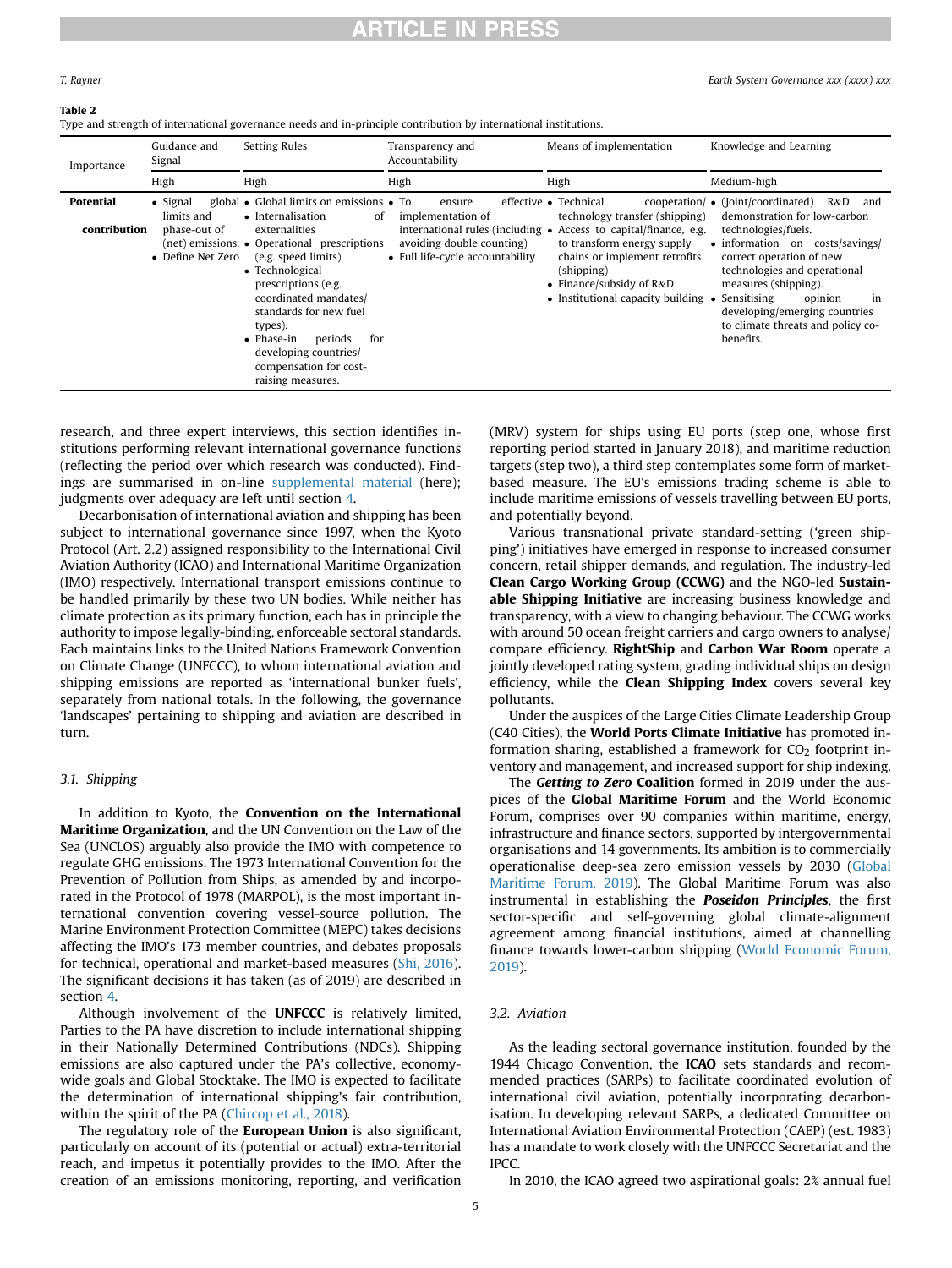efficiency improvement, maintained from 2020 to 2050; and 'carbon-neutral growth' from 2020. A system of State Action Plans, essentially seeking to induce governments to monitor countries' aviation emissions and identify reduction measures, was adopted to facilitate achievement of the aspirational goals [\(Piera, 2016](#page-10-34)). A CO2 standard, adopted in 2016, will apply to new aircraft designs from 2020, and those already in production as of 2023. The ICAO's adoption of a framework for market-based mechanisms has led to a 3-stage scheme dubbed CORSIA ('Carbon Offsetting and Reduction Scheme for International Aviation'). This aims to stabilise CO2 emissions by 2020, principally by off-setting post-2020 emissions growth or using approved biofuels [\(ICAO, 2016a\)](#page-10-35).

As with shipping, the EU is a noteworthy actor. The controversial decision to include international aviation in the emissions trading scheme (first mooted in 2005) significantly shifted the global regulatory landscape, prompting industry commitments led by the International Air Transport Association (IATA). In 2009, the Air Transport Action Group (ATAG) which includes airports, airlines, air traffic management organisations, and manufacturers, committed to improving fleet fuel efficiency by 1.5% annually  $(2008-2020)$ , cap net sectoral emissions at 2020 levels, and halve net emissions from 2005 levels by 2050 ([ATAG, 2014\)](#page-9-2).

Since 2019, the World Economic Forum's public-private Clean Skies for Tomorrow initiative has offered a purpose-built platform for actors throughout the aviation value chain to facilitate the transition to commercial net-zero flying by mid-century, with SAF production at scale by 2030 as a key objective [\(World Economic](#page-10-36) [Forum, 2020\)](#page-10-36).

### 3.3. Potential conflicts among institutions and principles

Decarbonisation governance is undertaken in an institutional context that isn't always conducive. In international shipping, two important international law principles, Common but Differentiated Responsibilities and Respective Capabilities (CBDR) and No More Favourable Treatment' (NMFT), can at times appear at crosspurposes. CBDR, enshrined in the UNFCCC, requires developed states to bear greater responsibility [\(Martinez-Romera, 2017\)](#page-10-37), while NMFT, consistently applied to all IMO treaty instruments [\(Shi,](#page-10-30) [2016\)](#page-10-30), requires port states to enforce applicable standards uniformly. While developing states have mostly insisted on CBDRbased regulation, developed countries have tended to favour NMFT as the basis. Exempting or giving preferential treatment to developing country-registered ships, however, risks undermining the 'whole purpose of reducing emissions from international shipping' ([Chircop et al., 2018](#page-10-31): 50).

Similarly, in aviation the ICAO must also navigate the competing principles of CBDR (derived from the UNFCCC) and nondiscrimination, derived from the Chicago Convention (["Martinez-](#page-10-37)[Romera, 2017](#page-10-37)). It has done so, with varying degrees of success, through its own principle of 'special circumstances and respective capabilities' ([Piera, 2015](#page-10-19)).

Finally, the Chicago Convention, designed in the 1940s expressly to facilitate the expansion of global civil aviation, does not mention environment. Despite environmental protection being recognised in updated strategic objectives for  $2013-16$ , in cases of conflict development has been seen to take precedence [\(Piera, 2016\)](#page-10-34).

#### <span id="page-5-0"></span>4. Assessing the governance complex

Having set out the sectorally relevant institutions and initiatives, and mapped them against key governance needs (see supplemental material), this section assesses how far existing arrangements contribute to fulfilling the critical governance functions. To arrive at an overall evaluation, assessments for all institutions have been

aggregated (taking due account of any overlaps and conflicts) and compared to the previously derived hypothetical needs and potentials of international cooperation (summarised in [Table 2\)](#page-4-1). Where possible, three levels of governance supply are distinguished: high (where needs/potential are largely met), medium (partially met), and low (largely unmet). Where details are lacking, or further more in-depth research was not possible, a more qualitative judgment is offered.

### 4.1. Shipping

## 4.1.1. Guidance and signal

While conspicuously omitting international shipping, the PA set a clear expectation that the IMO should act for the sector. $3$  After years of relative inaction, the IMO has begun to offer significant guidance and signal of its own. Its Initial Strategy ([IMO, 2018\)](#page-10-38), agreed in 2018 (to be revised in 2023) promises GHG reduction by at least 50% on 2008 levels by 2050. Though falling short of calls for complete decarbonisation by 2035 ([ITF, 2018](#page-10-7)), and setting a CO2 intensity reduction goal (40% by 2030 compared to 2008 levels) that was already three-quarters met [\(ICCT, 2018\)](#page-10-39), the wording usefully signals possible ratcheting in future, and envisages an eventual total phase out. Subsequent adoption of 'science-based targets' by high-profile shipping companies ([Milne, 2018](#page-10-40)), and founding of the Getting to Zero coalition, suggest a signal being widely received. Getting to Zero has in addition set out a clear definition of 'zero', clarifying that alternative fuels must avoid fossil fuels at all stages of their supply chain [\(Global Maritime Forum,](#page-10-32) [2019\)](#page-10-32). These recent advances suggest that overall delivery of this crucial function by the existing governance complex has moved from low to medium.

#### 4.1.2. Rules to facilitate collective action

The Initial Strategy proposes candidate measures, yet to be agreed, including market-based and enhanced efficiency regulations. Judgments as to their adequacy must await the revised (2023) Strategy's precise selection of the promised short-, mid- and longterm 'further measures', and accompanying implementation schedule. Past obstruction, however, from the likes of Saudi Arabia, Brazil, Japan and the US, presage difficult negotiations.

Technical and operational measures have been agreed through MARPOL, notably the Energy Efficiency Design Index (EEDI) adopted in 2011. This requires progressively less CO2 emitted per unit of work, eventually requiring vessels built after 2025 to be 30% more efficient. The precise means are left to designers and ship-owners. The IMO also requires all sea-going ships above 400 tonnes to use a Ship Energy Efficiency Management Plan (SEEMP) to identify energy-saving measures already undertaken and potential further steps, and to have monitoring and evaluation procedures.

Though positive, EEDI requirements are weakened by their application solely to new vessels.<sup>[4](#page-5-2)</sup> In effect, just 1% annual improvement in global efficiency can be expected by 2025 ([IMO,](#page-10-26) [2017a/](#page-10-26)b). For its part, the SEEMP does not require actual implementation of identified measures. Even with full implementation of EEDI and SEEMP, shipping emissions could still increase fourfold compared with 1990 ([Shi, 2016\)](#page-10-30). Speed remains unregulated, and the failure to levy any tax on international marine fuels represents a further, major weakness in the instrument portfolio.

<span id="page-5-1"></span><sup>&</sup>lt;sup>3</sup> The Tony de Brum Declaration, announced at the 'One Planet' Paris follow-up summit (2017) specifically urges IMO action. As of April 2018, 44 IMO member countries had signed this informal declaration.

<span id="page-5-2"></span> $4\,$  An equivalent instrument applying to existing ships was in under negotiation during 2020.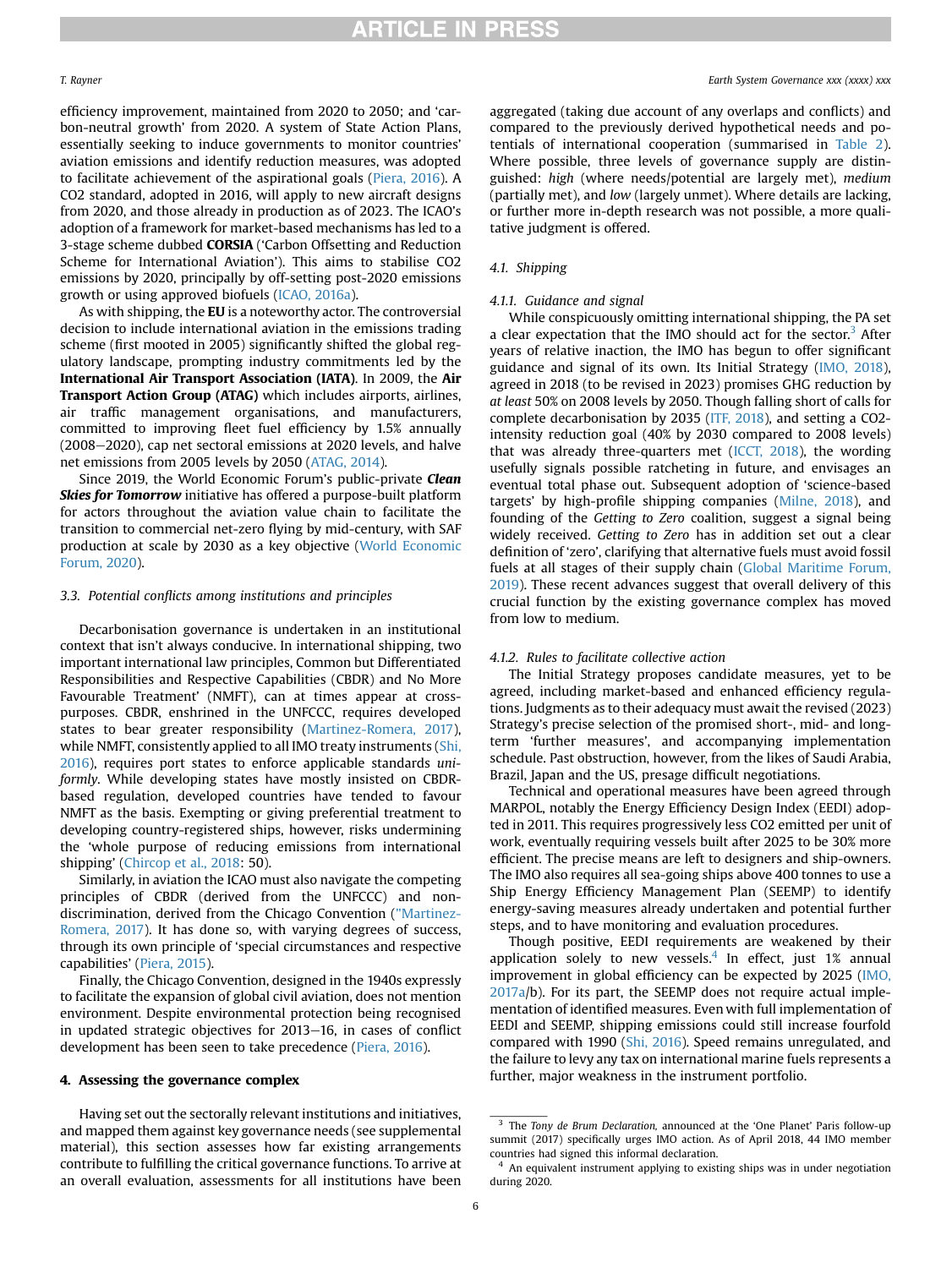Action on fuel consumption is being taken through a separate 'three-step approach' ([IMO, 2015](#page-10-8)), moving from data collection, to analysis, then potentially further regulations. Since 2019, ships over 5000 tonnes have had to report fuel consumption figures. The requirement to report distance and time travelled may itself promote energy savings and therefore emissions reduction.

Transnational private standards initiatives, while constituting progress and achieving impressive coverage in some cases (CCWG represents 85% of global ocean container capacity), fall short in their ambition particularly by focusing on emissions intensity, not absolute or cumulative emissions ([Scott et al., 2017\)](#page-10-41). Data reliability and transparency can also be problematic (ibid).

Overall, despite a degree of recent progress, the delivery by the existing governance complex of this critically important governance function must still be considered low.

#### 4.1.3. Transparency and accountability

Transparency aspects have gradually improved, notably through the on-going parallel IMO and EU data collection processes. But the IMO's new system lacks the detail originally envisaged in the EU's MRV proposals, using metrics too limited to establish real operational efficiency of individual ships. Furthermore it lacks the thirdparty verification and public disclosure provisions of the EU's initial proposal [\(T](#page-10-42)&[E, 2019\)](#page-10-42). Moreover, to harmonise with the IMO, the EU Commission subsequently removed the requirement for collection of cargo data (essential for establishing actual operational efficiency), lessening the incentive to improve efficiency.

Regarding switching to alternative fuels, the IMO is yet to establish firm rules on transparency to ensure accurate reporting of full lifecycle emissions, avoiding double counting, and could learn from the more advanced ICAO ([Rehmatulla et al., 2020\)](#page-10-43).

Among transnational initiatives, while the CCWG aims to provide reliable year-on-year emissions data from signatory carriers, this information is only available to members. While rating schemes developed by RightShip and the Environmental Ship Index do grant public access to vessel-level emission data, these initiatives lack industry-wide influence, and a single, standardised methodology [\(Scott et al., 2017](#page-10-41)).

Overall, delivery of this important governance function, although showing some improvement over time, could be scored at best as low-medium.

#### 4.1.4. Means of implementation

Technical cooperation and transfer of technology relating to energy efficiency is currently delivered (on state request) through the IMO's Integrated Technical Co-operation Programme, and related Ad Hoc Expert Working Group on Facilitation of Transfer of Technology for Ships. In cooperation with other international bodies, the IMO has also operated (since 2015) various technical cooperation (GLOMEEP) and capacity building (Capacity Building for Climate Mitigation in the Maritime Shipping Industry) programmes. The performance of these has not been reported publicly, but the sums involved appear relatively low. The IMO's Initial Strategy refers to further technical cooperation, research and development and capacity-building activities as candidate future measures.

Lack of finance for retrofitting existing ships is partially addressed by transnational initiatives such as the Sustainable Shipping Initiative's 'Save As You Sail' and Carbon War Room's Self-Financing Fuel Saving Mechanism. These have potential to facilitate retrofits without capital expenditure, and are supported by the European Investment Bank's Green Shipping Guarantee (GSG) pilot programme. However, lack of industry demand has hampered their diffusion (Smith, interview).

another positive development with further potential. Signatory financial institutions, representing around a third of the global ship finance portfolio, have committed to consider alignment with IMO decarbonisation goals in lending decisions [\(World Economic](#page-10-33) [Forum, 2019](#page-10-33)). However, big Asian lenders have been conspicuously absent [\(Bakhsh, 2020](#page-9-4)). Moreover, targets for individual signatories regarding 'climate alignment' are not specified.

R&D finance for advanced low-carbon fuels remains significantly under-funded (Smith, interview). How far the Getting to Zero coalition will provide impetus remains to be seen, but its cross-sectoral reach is welcome. In terms of improving access to capital and finance for R&D, international development banks have been generally slow to respond. As well as committing greater resources to alternative fuels, meaningful decarbonisation will require them to reduce (currently generous) support to short-term - but ultimately counter-productive - solutions, namely LNG infrastructure (Smith, interview).

For these reasons, although the need for this governance function is high, to date the overall level of delivery by the existing governance complex, whilst gradually improving, has been low (particularly given continued mis-allocation of resources to LNG and relatively low financing of R&D).

#### 4.1.5. Knowledge and learning

Gaps in delivering this particular governance function centre on clear demonstration of the benefits of currently available technologies, and coordinated R&D and demonstration for new ones. Here, Getting to Zero's commitment to catalyze demonstrations, pilot projects etc. represent a notable recent advance, at least on paper, but coordinated activity elsewhere is less evident.

The World Ports Climate Initiative's information sharing regarding on-shore measures also merits recognition.

# 4.2. Aviation

### 4.2.1. Guidance and signal

A global-level signal of roughly what level of emissions constitutes international aviation's 'fair share' in achieving the PA's longterm goal is conspicuously lacking. Relative to the daunting challenge of 'Paris-compliance', the signal sent by relevant governance institutions falls well short. Factoring in aviation's non-CO2 emissions, which more than double overall warming ([IPCC, 1999](#page-10-44)), the gap widens. The ICAO has never set a long-term absolute reduction target, while the significance of the industry's own commitment to halve net emissions by 2050 is debatable, given its apparent reliance on offsetting and potentially unscalable or unsustainable sources of biofuel.

### 4.2.2. Rules to facilitate collective action

Although other rules exist, the CO2 standard and CORSIA are the most significant (Piera,  $2016: 2$ ).<sup>5</sup> As currently conceived, neither is capable of reducing aviation emissions in absolute terms. The CO2 standard reflects the industry's own commitment to 2% annual efficiency improvement. Recent implementation has fallen short, slowing to 0.6% in the years 2014-2016 [\(IEA, 2019\)](#page-10-1). No assessment has apparently ever been conducted into what the standard implies for absolute emission levels from the global fleet [\(Lee, 2018](#page-10-4)).

CORSIA envisaged post-2020 aviation growth beyond a baseline (calculated as the average of 2019 and 2020 emissions) being offset, primarily by investments in out-of-sector mitigation projects. By leaving baseline emissions unregulated, potentially only 6% of

The launch of the Poseidon Principles in 2019 constitutes

<span id="page-6-0"></span><sup>5</sup> Piera also lists State Action Plans, considered here mainly under 'transparency and accountability' and 'means of implementation' headings.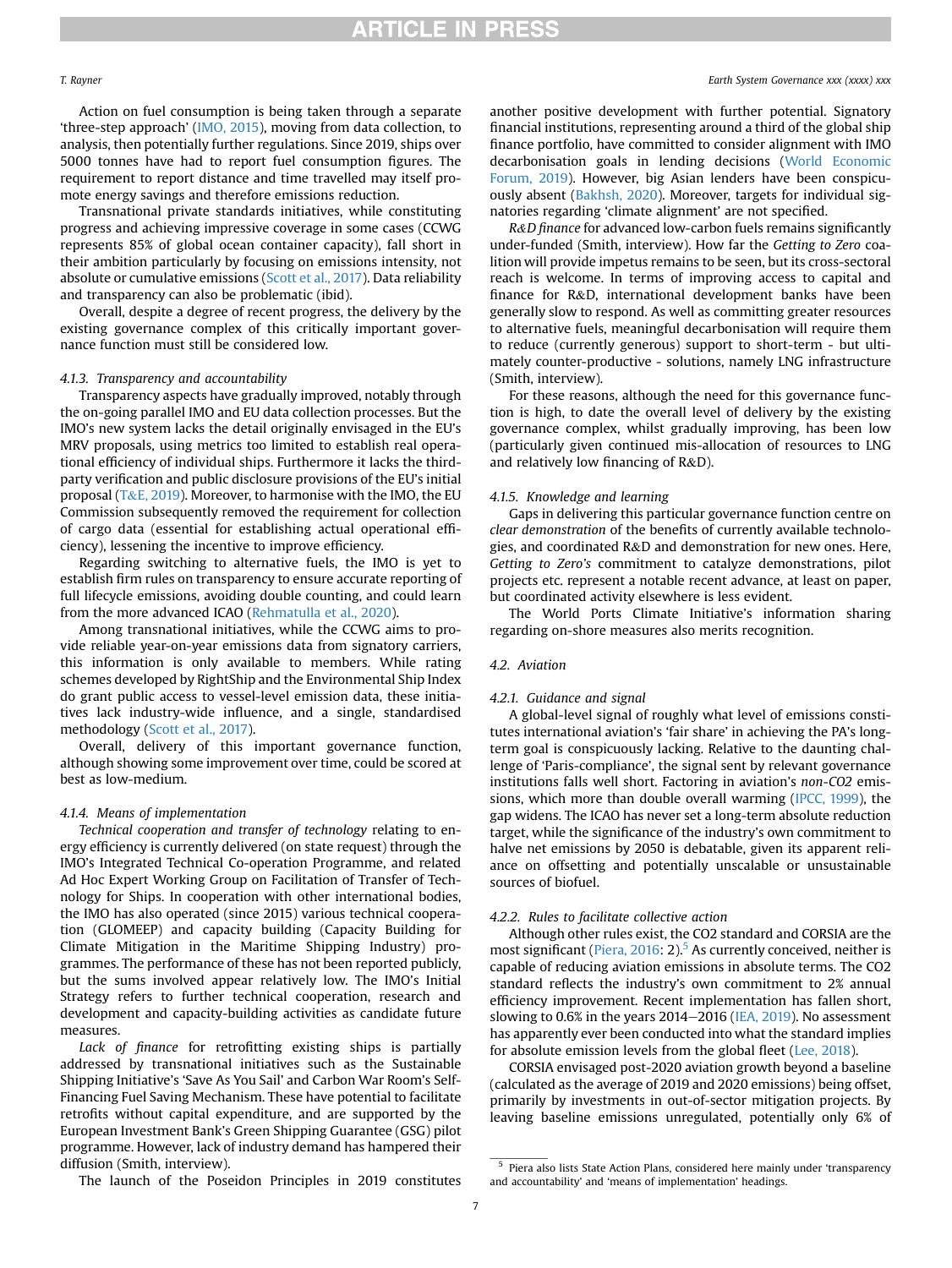international aviation emissions will be covered between 2015 and 2050 ([ICSA, 2018](#page-10-45)). Significant uncertainties over CORSIA's ultimate design and effectiveness were exacerbated in 2020 by the Covid-19 pandemic, when ICAO's Council opted to shift the baseline year to 2019, ensuring less demanding targets for the scheme's pilot phase up to 2023, and potentially beyond ([Climate Action Tracker, 2020\)](#page-10-46).

During the pilot phase and first implementation period  $(2024-2026)$ , participation is voluntary; several G20 states have opted out. From the second phase  $(2027-2035)$ , with limited exceptions all states are due to participate. But ICAO's non-binding goals are not assigned or 'attributed' to particular states or operators. Instead, all states are encouraged to strive collectively to achieve them, with the effect of reducing incentives for individual actors to implement technological or operational measures (rather than purchasing more economical offsets, effectively 'free-riding' on other sectors' efforts). Moreover, if governments prefer income from sales of credits for emission reductions over including them in national mitigation programmes, offsetting projects could even weaken developing countries' Nationally Determined Contributions to the PA ([Larsson et al., 2019\)](#page-10-16).

Concerns over reliance on forestry and credits from past, less robust CDM projects ([Stay Grounded, 2018\)](#page-10-47) were partially allayed by the decision to exclude projects started before 2016 from Eligible Emissions Units for the pilot stage ([ICAO, 2020](#page-10-48)). Reliance on biofuels remains risky, however; standards designed to ensure sustainability have remained under development (behind closed doors).

Meaningful demand management, required as part of the policy portfolio if aviation is to become Paris-compliant (see section [2.1\)](#page-1-1), is absent. Although potentially key to internalising externalities, the Chicago Convention's prohibition of taxation on arrival of fuel already onboard aircraft has been widely extended to become a general exemption for fuel on international flights, and enshrined in numerous bilateral agreements. ICAO's Council has endorsed charges (for use of facilities) rather than taxes; the Assembly's subsequent endorsement has effectively ruled out kerosene taxation at international level (Piera,  $2016$  $2016$ ).<sup>6</sup>

Overall, although ICAO has made a degree of progress in recent years, the flaws, weaknesses and significant uncertainties described above mean that achievement of this critically important governance function is still rather low.

### 4.2.3. Transparency and accountability

ICAO's State Action Plans were designed in part to improve monitoring, and thereby transparency of implementation, of various commitments. Whilst representing significant progress, concerns have been expressed about accuracy of data or, in some cases, lack of evidence of implementation [\(Piera, 2016](#page-10-34): 19). Enforcement is also problematic, especially where states lack capacity and/or commitment (Piera, interview). Countries cannot be made to enforce SARPs on airlines, and there is a lack of publicly available information on related compliance.

For CORSIA, detailed work on monitoring, reporting and verification and registries, is on-going, to enable airlines to track how many credits they need, and governments to check they have bought them. Provisions have been agreed to prevent double counting of emission reductions by airlines and the countries developing offset projects. ICAO's Sustainable Aviation Fuels framework is more robust in its accounting for full lifecycle emissions, and in incentivising production accordingly, than equivalent practice in the shipping sector ([Rehmatulla, 2020](#page-10-43)). Concerns remain, however, regarding consistency of application of agreed

Emission Unit Eligibility Criteria for offset credits, and actual savings from SAF use ([Climate Action Tracker, 2020\)](#page-10-46).

A 'governance supply' rating of medium seems reasonable, at least as a snapshot of developments as of 2019.

#### 4.2.4. Means of implementation

The key governance need here is to ensure adequate aviation R&D funding, and particularly support for SAF development. While annual civil aerospace industry R&D has been estimated at \$15 billion [\(ICAO/ATAG, 2014\)](#page-10-49), it is hard to judge how well targeted towards decarbonisation this is. The governmental response to calls for global subsidies for SAF production and use remains fragmented. Supply chain development and measures to reduce cost premiums are still lacking ([IEA, 2017b\)](#page-10-28).

Regarding necessary institutional capacity building, ICAO runs a comparatively large technical cooperation programme ([Piera,](#page-10-19) [2015\)](#page-10-19). ICAO's requirement for State Action Plans has prompted many countries to address aviation climate impacts for the first time ([Piera, 2016](#page-10-34)). To offer assistance (including finance) for State Action Plans, ICAO has established partnerships with the EU, UN Development Programme and the Global Environment Facility ([ICAO, 2016b](#page-10-50)).

Despite significant efforts to build capacity, given the identified need to fund breakthrough technologies substantially, overall delivery of this function by existing international governance arrangements should arguably be classed as low-medium at best.

#### 4.2.5. Knowledge and learning

Although precise details are hard to obtain, (joint) R&D for lowcarbon technologies/fuels, involving airlines, governments and other stakeholders (the key knowledge and learning-related governance need), is reported to be happening to some extent (see the 'Collaborative Climate Action across the Air Transport World' initiative reported to the UNFCCC). ICAO's Global Framework for Aviation Alternative Fuels offers a database for relevant activities and supports initiatives and projects, while the Clean Skies for Tomorrow initiative features regular workshops, dialogues, analytical reports and strategic guidance to engage actors throughout the aviation value chain and related industries.

### 4.3. Summary: significant governance gaps

Despite some notable recent improvements, the most critical decarbonisation governance functions are a long way from fulfilment for international transport ([Table 4\)](#page-8-0). For shipping, the IMO's Initial Strategy may be regarded as an overdue breakthrough, offering significantly improved guidance and signal, with potential to translate by 2023 into more meaningful rules to facilitate collective action. However, means of implementation and especially funding for R&D, will also need particular attention. For aviation, the scarcity of acceptable near-term decarbonisation options inclined the industry and its international regulators towards reliance on outof-sector action, through an instrument (CORSIA), designed essentially to offset, not reduce, emissions. Long-term guidance and signal is weaker than for shipping, and overall the aviation-related governance response carries the risk that development of technological solutions by the industry itself is dis-incentivised by the over-riding concern to operationalise CORSIA [\(IEA, 2017b\)](#page-10-28). Current policies could still leave international aviation consuming up to 10% of the total global cumulative  $CO<sub>2</sub>$  budget available until 2100 if temperature rise is not to exceed  $2^{\circ}$ C ([Lee, 2018\)](#page-10-4).

## <span id="page-7-0"></span>5. Towards a more adequate governance response

The following discussion briefly sets out some options worth

<span id="page-7-1"></span> $6$  In principle, states can remove tax exemption from bilateral air service agreements.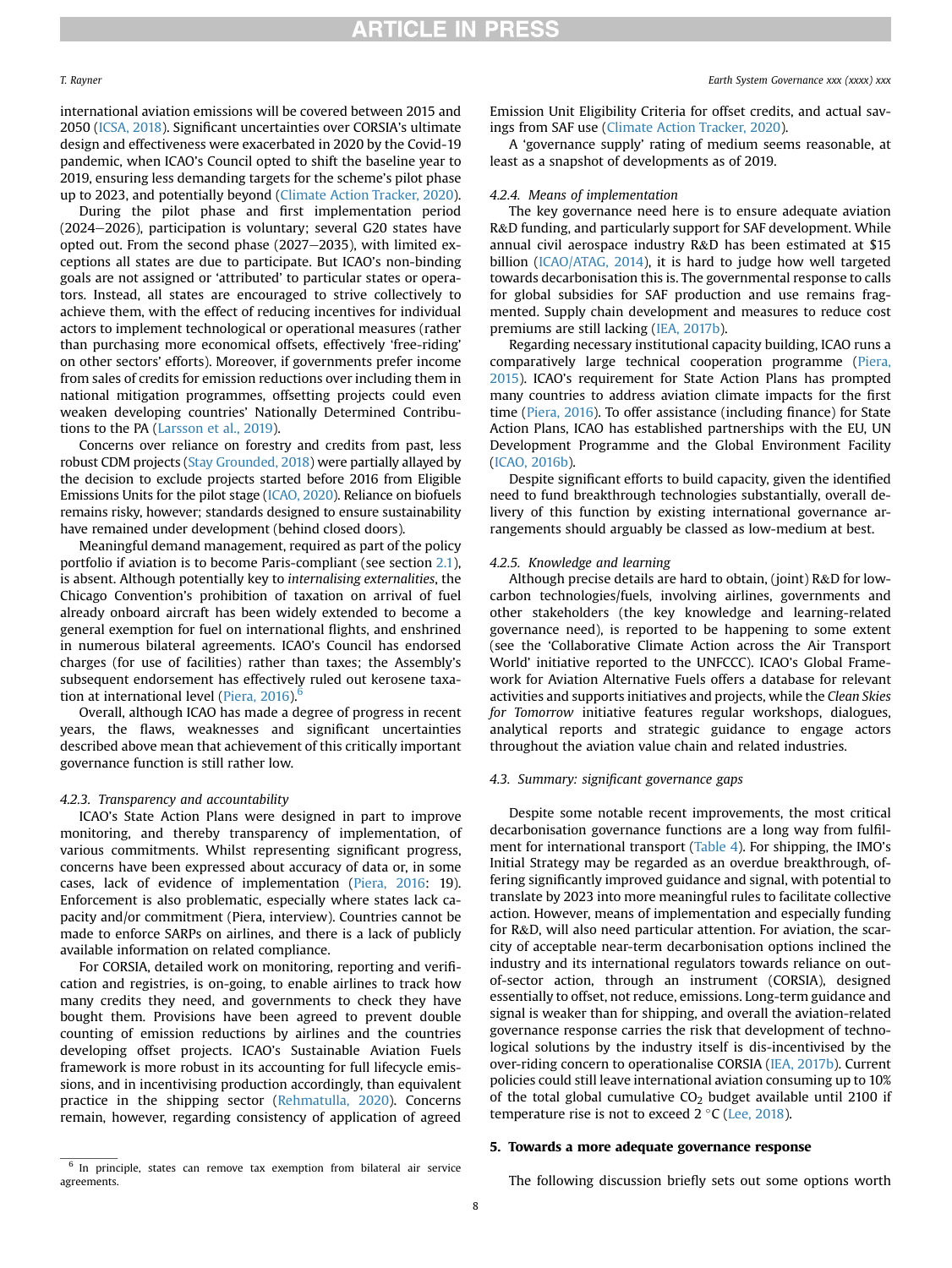considering in addressing key governance gaps identified, function by function. Space constraints prevent a more in-depth assessment of their feasibility.

#### 5.1. Guidance and signal

The credibility and visibility of the decarbonisation signal over time will be critical to ensuring adequate international action. Further work, both analytic and diplomatic, could usefully clarify and signal an appropriate, fair contribution from aviation and shipping to securing long-term temperature targets, in the context of the broader climate regime centred on the UNFCCC. This should take into account, inter alia, sectoral circumstances of each, the likelihood of short-term technological breakthroughs and the relationship to on-going developments in other sectoral systems (recall from section [2.1](#page-1-1) the importance to shipping of low-carbon transitions more widely). Periodic adjustments to the long-term sectoral goals for each could be made by ICAO and IMO in conjunction with developments in the UNFCCC, evolving understanding of the likely contribution of negative emissions, and actual progress of decarbonisation [\(Chircop et al., 2018](#page-10-31)). Were negative emissions technologies to be reserved for genuine CO2 removal (rather than simply offsetting increased emissions), more ambitious sectoral decarbonisation goals would need to be set. But whatever the means to establish it, the decarbonisation signal for both shipping and aviation needs significant strengthening.

# 5.2. Setting rules

No measure in isolation will deliver adequate decarbonisation, for either shipping or aviation. To address the identified regulatory gaps for shipping, the IMO needs to adopt new, concrete measures, incorporating review and update procedures. Regulating existing ships' speed and efficiency would be obvious steps [\(ITF, 2018](#page-10-7)). A carbon levy on bunker fuels has gained traction as a potential instrument [\(IIMF, 2016;](#page-10-51) [NewClimate, 2019](#page-10-52); [Larocca, 2020](#page-10-53)), for both emission-reduction and revenue raising purposes (with proceeds subsidising alternatives and/or supporting further R&D). Elements of both CBDR and NMFT can be incorporated in new instruments, offering the chance to overcome objections from key developing or emerging countries.

A range of necessary actions cut across several sectoral and governance levels, and require involvement of a corresponding range of regulatory bodies. Traditional IMO-led regulation alone will likely not muster the scale of effort needed. Here, the IMO could be more explicit in defining appropriate roles for its member governments and private actors, and attempting to mobilise sectoral regulators beyond shipping. For example, in developing innovative new low-carbon fuels, the importance of extending regulation further up the supply chain, to ensure production is itself effectively decarbonised, is becoming clearer (see e.g. [UMAS and](#page-10-9) [ETC, 2019\)](#page-10-9), as is the importance of both economic incentives and regulatory intervention to lower their cost. Steps to co-ordinate port-level charging schemes (see [COGEA et al., 2017](#page-10-54)) could complement carbon pricing at a global level.

#### <span id="page-8-0"></span>Table 4

| Summary of governance function importance and fulfilment. |  |  |  |  |
|-----------------------------------------------------------|--|--|--|--|
|-----------------------------------------------------------|--|--|--|--|

Although clearly challenging, and presupposing commitment from key member governments, in principle the IMO possesses many of the 'success factors' required by a would-be orchestrator: a focal institution in the relevant issue area; convening power; the ability to delegate legitimacy; resources to enable; and recognition of the need for reform through greater consultation and engagement of new actors ([Lister, 2015](#page-10-55): 126; cf. [Scott et al., 2017\)](#page-10-41).

For aviation, CORSIA's three-yearly review cycle provides an opportunity to ratchet ambition, and to reconsider ICAO's 2020 decision to weaken the baseline; the 2022 Assembly will be a pivotal moment. Once the emission reductions delivered by CORSIA become more precisely quantified, attention could focus on better alignment of the CO2 standard for new planes with industry targets for carbon neutral growth, 2% annual efficiency improvement and halving of emissions by 2050 ([IEA, 2017b](#page-10-28)).

As Section [2.1](#page-1-1) noted, some degree of demand management appears unavoidable if aviation is to do its 'fair share' to meet Paris long-term goals. However, international coordination of this remains problematic, particularly given the de facto prohibition on taxation of kerosene. In theory, this and other governance gaps could be addressed by amendments to the Chicago Convention. In practice, however, more frequent meetings of the Assembly, where more progressive states can act as a counterweight to the power of the more conservative ICAO Council offer a more realistic hope [\(Piera,](#page-10-34) [2016](#page-10-34): 8). Moreover, fuel taxation could still be agreed bilaterally between states. EU Member States, for example, could show leadership here, taxing intra-EU flights, with negligible impact on GDP ([CE Delft, 2018\)](#page-10-56), and proclaiming this as part of the EU's Nationally Determined Contribution under the PA ([T](#page-10-57)&[E, 2018b\)](#page-10-57).

In both shipping and aviation, steps to coordinate the introduction of alternative fuel blending mandates and standards, with potential to provide demand stability and stimulate production in the relatively near term, deserve investigation ([T](#page-10-57)&[E, 2018b;](#page-10-57) [Victor](#page-10-20) [et al., 2019\)](#page-10-20). To overcome inertia at both the IMO and ICAO, greater use could be made of regional level or bilateral agreements, allowing the development of low-carbon trade corridors. For example, given its importance in global trade (and pre-supposing a more climate-engaged post-Trump administration), shipping and aviation travelling to the U.S. could be required to meet stricter emission targets.

#### 5.3. Transparency and accountability

As noted above, Parties to the PA have the discretion to include international transport in their Nationally Determined Contributions. Inclusion in the PA's Global Stocktake of reporting on sectoral emissions by the IMO, ICAO, as well as State Parties' NDC commitments, could usefully enhance transparency and accountability (and potentially also knowledge and learning). It will in any case be important to ensure that accurate and consistent information about emission trajectories is available at regular intervals, to allow an assessment of approaches implemented [\(Chircop et al., 2018\)](#page-10-31).

|                                    | Guidance and signal |               | Rules for collective<br>action |            | Transparency and<br>accountability |                      | Means of Implementation |                    | Knowledge and learning     |        |
|------------------------------------|---------------------|---------------|--------------------------------|------------|------------------------------------|----------------------|-------------------------|--------------------|----------------------------|--------|
|                                    | Need                | Actual        | Need                           | Actual     | Need                               | Actual               | Need                    | Actual             | Need                       | Actual |
| <b>Aviation</b><br><b>Shipping</b> | High<br>High        | Low<br>Medium | High<br>High                   | Low<br>Low | High<br>High                       | Medium<br>Low-medium | High<br>High            | Low-medium?<br>Low | Medium-high<br>Medium-high |        |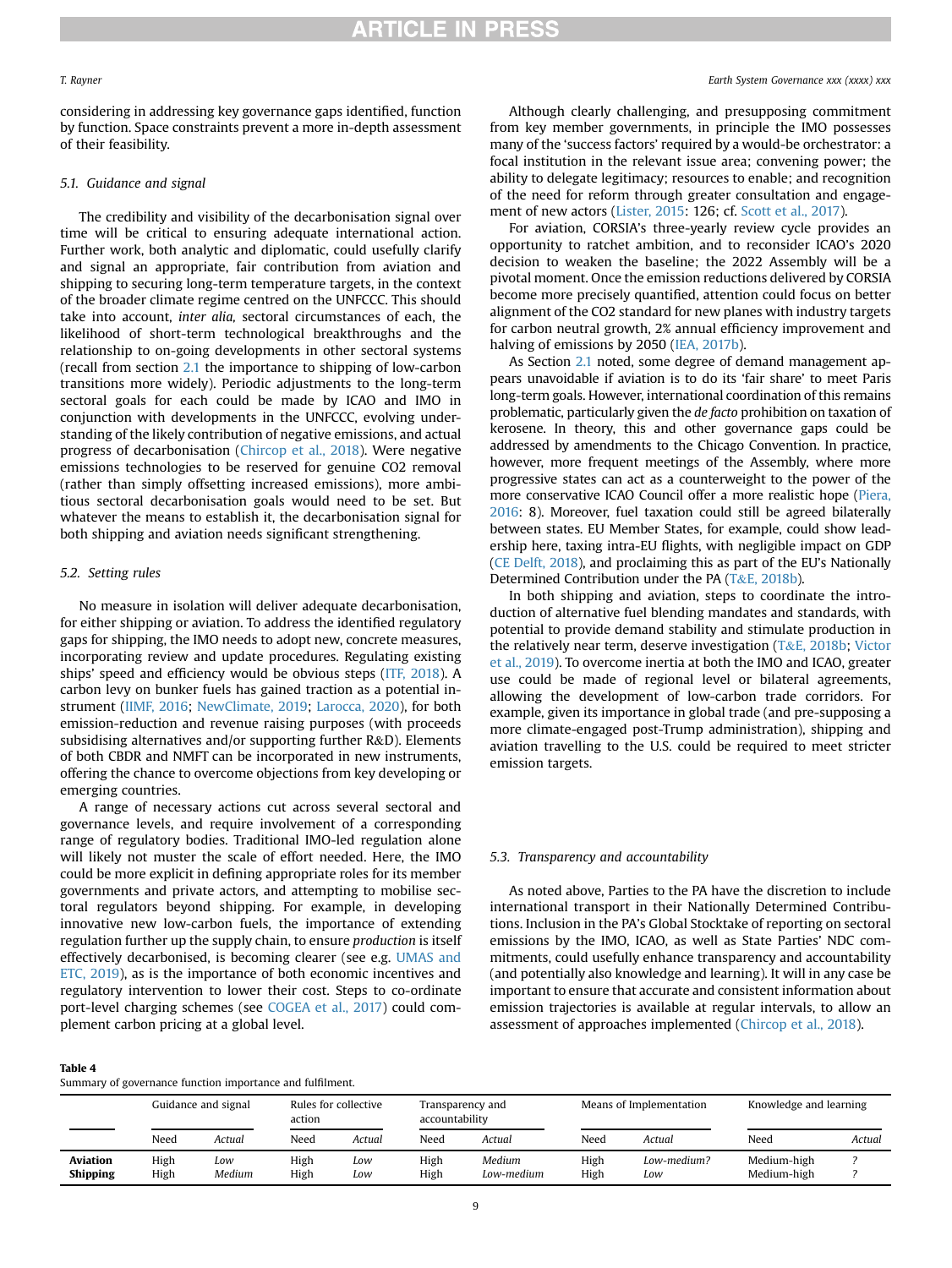## 5.4. Means of implementation

Energy projects, potentially in developing and middle-income countries where abundant untapped renewable resources could be exploited to produce low-cost zero-carbon energy sources for shipping (and more widely), have potential to bring significant development benefits ([Global Maritime Forum, 2019\)](#page-10-32). Here, international development banks could be encouraged to play a significantly bigger role, developing infrastructure and facilitating technology transition both onshore and in ships. National governments might collaborate with such effort, or encourage their own domestic development banks to develop targeted instruments ([Walsh et al., 2017](#page-10-12)).

In late 2019, leading industry body the International Chamber of Shipping proposed a \$5 billion (over 10 years) 'International Maritime Research Fund' to finance low-carbon R&D (raised through a  $\in$ 0.6 levy per tonne of CO2). However ostensibly attractive, however, care needs to be taken not to pre-empt potentially more effective economic instruments (involving significantly higher carbon prices) [\(Abbasov, 2020\)](#page-9-5).

Currently nascent partnerships to develop zero or low-emission fuels through joint R&D across shipping, other harder-to-abate sectors and energy interests, have potential to significantly expand the pool of capital and expertise to innovate, and increase the likelihood that production and transportation infrastructure will be available once commercially viable [\(Shell and Deloitte,](#page-10-21) [2020\)](#page-10-21).

In aviation, R&D spending needs a significant boost to encourage technological breakthroughs, such as enhanced battery power or hydrogen, as well as further development of SAFs. A joint fund, potentially under Mission Innovation could leverage existing commitments by some national governments, such as the UK.

Opportunities could also be explored to allow institutions and instruments under the PA to assist implementation of measures agreed by ICAO and IMO. The technology mechanism described under the PA's Article 10, for example, dealing with mitigation technology transfer more broadly, may offer further possibilities for cooperation and coordination.

# 5.5. Knowledge and learning

For aviation, R&D-related efforts by national governments, airlines, manufacturers and other stakeholders, on low-carbon aircraft design and advanced biofuels, could be more coordinated.

For shipping, in addition to the on-going efforts of Getting to Zero, leveraging current entrepreneurial efforts by the likes of the CCWG or the Sustainable Shipping Initiative as part of a wider IMO orchestration strategy could facilitate 'demonstration effects', through pilot projects and other information dissemination ([Lister,](#page-10-55) [2015\)](#page-10-55). The willingness of multiple private stakeholders including energy producers to undertake demonstration projects needs underpinning by stronger engagement from governments and the IMO to help prioritise, and to incentivise wider participation [\(Victor](#page-10-20) [et al., 2019\)](#page-10-20).

# <span id="page-9-0"></span>6. Conclusions

If international shipping and aviation were countries, each would be responsible for annual emissions equivalent to those of Germany [\(Energy Transitions Commission, 2018\)](#page-10-2). Away from the spotlight of the official climate regime, both have responded slowly and selectively to calls to decarbonise. Arguably, however, their unique institutional positions could provide relatively conducive circumstances for doing better, provided political will solidifies. This is because unlike the UNFCCC, the IMO and ICAO have

#### T. Rayner Earth System Governance xxx (xxxx) xxx

authority to impose legally-binding, enforceable sectoral standards, including for emission reduction. In theory at least, these distinctive features could facilitate progress. There are currently a range of exciting ideas for delivering decarbonisation, particularly for shipping, where the IMO-level agreement of 2018 has catalysed a range of stakeholders into action, across maritime, energy, infrastructure and finance sectors. With further collaboration across these sectors, supported by national governments and international organisations, shipping has the potential to become a catalyst for a broader, global energy transition, unlocking the market for zero-emission fuels more broadly [\(Global Maritime Forum, 2019\)](#page-10-32).

Casting a shadow over this prospect, however, are poor institutional transparency and evident potential for regulatory capture (Infl[uenceMap, 2017](#page-10-58)). Undue influence can be exercised in the IMO by certain flag states, and 'whistle-blowers' punished ([Transparency International, 2018\)](#page-10-59). Similarly, for the ICAO, strict secrecy and deference to industry is the norm. This presents challenges to those recognising the urgency of regulatory progress in these key sectoral systems, and specifically how far more regionally led regulation should be encouraged. Arguably, steps to incorporate international transport better into the PA, in parallel with on-going ICAO and IMO activity, could bring greater consistency in the positions adopted by states in different venues  $(T&E, 2018b)$  $(T&E, 2018b)$  $(T&E, 2018b)$  potentially lessening certain countries' tendency to obstructionism. In the meantime, regional-level action, particularly by the EU through its European Green Deal, is likely to remain critical in demonstrating consistent regulatory leadership, for both shipping and aviation. So too will partnership initiatives led by more progressive sections of industry, as increasingly evident in the Getting to Zero and Clean Skies Tomorrow coalitions. Such leadership is clearly needed to demonstrate that decarbonisation of international transport need not remain stuck on the slow route.

### Declaration of competing interest

The author declares that he has no known competing financial interests or personal relationships that could have influenced the work reported in this paper.

## Acknowledgement

The author gratefully acknowledges the detailed and constructive feedback of two anonymous referees, and interviews with Tristan Smith (UCL), Faig Abbasov (T&E) and Alejandro Piera (Guanes, Heisecke & Piera Abogados). Any factual errors are the author's own responsibility. Research was funded through the EU Horizon 2020 COP21 RIPPLES project (grant agreement No 730427).

#### Appendix A. Supplementary data

Supplementary data to this article can be found online at <https://doi.org/10.1016/j.esg.2021.100100>.

#### References

<span id="page-9-5"></span>Abbasov, F., 2020. Is the shipping industry's R&D climate fund a Trojan Horse? Climate Home News. Available at: [https://www.climatechangenews.com/2020/](https://www.climatechangenews.com/2020/01/08/shipping-industrys-rd-climate-fund-trojan-horse/) [01/08/shipping-industrys-rd-climate-fund-trojan-horse/.](https://www.climatechangenews.com/2020/01/08/shipping-industrys-rd-climate-fund-trojan-horse/)

<span id="page-9-2"></span>Atag, 2014. Aviation benefits beyond borders. Air transport action Group. Available at: [https://aviationbene](https://aviationbenefits.org/)fits.org/.

<span id="page-9-4"></span>Bakhsh, N., 2020. More Banks Pledge to Align Shipping Lending to Climate Goals. Informa, 22 Jan. Available at: [https://lloydslist.maritimeintelligence.informa.](https://lloydslist.maritimeintelligence.informa.com/LL1130744/More-banks-pledge-to-align-shipping-lending-to-climate-goals) [com/LL1130744/More-banks-pledge-to-align-shipping-lending-to-climate](https://lloydslist.maritimeintelligence.informa.com/LL1130744/More-banks-pledge-to-align-shipping-lending-to-climate-goals)[goals](https://lloydslist.maritimeintelligence.informa.com/LL1130744/More-banks-pledge-to-align-shipping-lending-to-climate-goals).

<span id="page-9-1"></span>[Bows-Larkin, A., 2015. All adrift. Clim. Pol. 15 \(6\), 681](http://refhub.elsevier.com/S2589-8116(21)00004-5/sref4)-[702.](http://refhub.elsevier.com/S2589-8116(21)00004-5/sref4)

<span id="page-9-3"></span>[Cames, M., Graichen, J., Siemons, A., Cook, V., 2015. Emission Reduction Targets for](http://refhub.elsevier.com/S2589-8116(21)00004-5/sref5) [International Aviation and Shipping. European Parliament, Brussels. IP/A/ENVI/](http://refhub.elsevier.com/S2589-8116(21)00004-5/sref5) [2015-11.](http://refhub.elsevier.com/S2589-8116(21)00004-5/sref5)